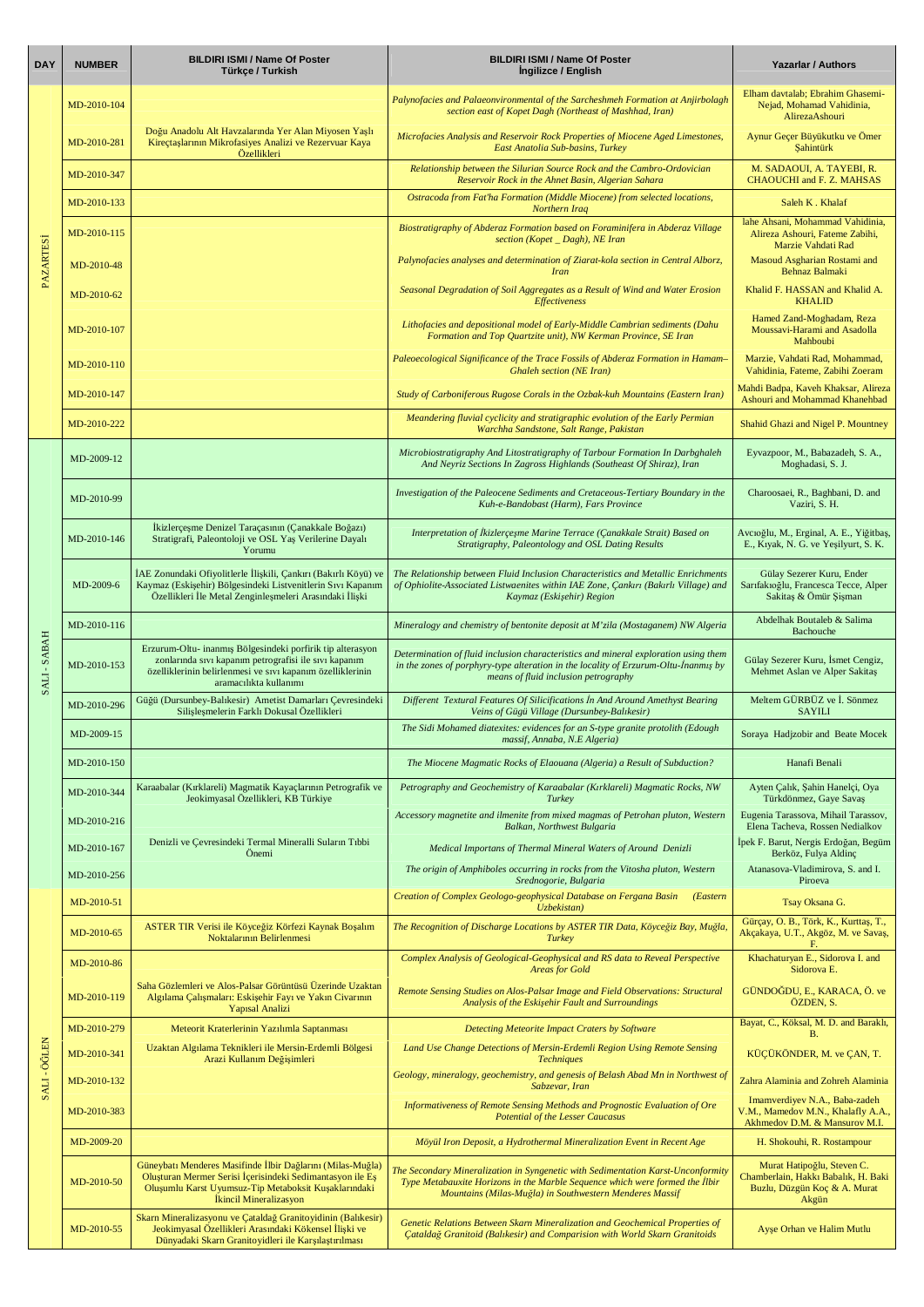|                                    | MD-2010-168 |                                                                                                                                                         | Magmatism, Hydrothermal Alteration and Base Metals Mineralizations in Dostbaglu<br>Area, East Ardebil, Northwest Iran                                                                            | Zahra Badakhshan and Mohsen<br>Moaiid                                                                       |
|------------------------------------|-------------|---------------------------------------------------------------------------------------------------------------------------------------------------------|--------------------------------------------------------------------------------------------------------------------------------------------------------------------------------------------------|-------------------------------------------------------------------------------------------------------------|
|                                    | MD-2010-214 | Nikel Lateritlerin Aranmasında Jeofizik Yöntemler-Gördes                                                                                                | Geophysical Methods on Exploration of Nickel Laterites-Gördes                                                                                                                                    | Ferda Öner ve Ömer Tuğrul Tokgöz                                                                            |
|                                    | MD-2010-217 | Batı Afrika'da Bulunan PreGold Altın Sahalarındaki İlk<br><b>Bulgular</b>                                                                               | Early Discoveries in PreGold Gold Tenements in West Africa                                                                                                                                       | Yahya Özpınar, Kemal G. Yenigün,<br>Mehmet Kılıç ve İbrahim İnön                                            |
|                                    | MD-2010-228 | Denizli Yöresi Geç Miyosen Paleosollerinin Renk Yorumları                                                                                               | Color Interpretation of Late Miocene Paleosoils in Denizli Area                                                                                                                                  | Sonay Boyraz                                                                                                |
|                                    | MD-2010-231 |                                                                                                                                                         | Microfacies and Palaeoenvironments of the Dungan Formation, Eastern Sulaiman<br>Range, Pakistan                                                                                                  | Nazir Ahmad                                                                                                 |
|                                    | MD-2010-236 |                                                                                                                                                         | Lithofacies and depositional setting of the Jurassic Samana Suk Limestone, Kala<br>Chitta Range, Lesser Himalayas, Pakistan                                                                      | M. Kaleem Akhter Qureshi, Aftab<br>Ahmad Butt, and Shahid Ghazi                                             |
|                                    | MD-2010-265 |                                                                                                                                                         | Petrographic Analysis of the Lower Palaeocene Hangu Formation Salt Range,<br>Pakistan                                                                                                            | Mohammad Ashraf and Syed<br>Mahmood Ali Shah                                                                |
| ÇARŞAMBA - SABAH                   | MD-2010-289 | Çaybağı Formasyonu'nun (Elazığ Doğusu) Sedimantolojik<br>Özellikleri ve Yöresel Tektonikle İlişkisi                                                     | Sedimentologic Characteristics of Çaybağı Formation (Eastern Elazığ) and its<br>relation with local tectonic                                                                                     | Calibe KOÇ TAŞGIN ve İbrahim<br><b>TÜRKMEN</b>                                                              |
|                                    | MD-2010-371 | Adana Havzasında Tanımlanan Geç Miyosen Yaşlı Haliç<br>Çökellerinin Sedimantolojik Özellikleri ve Çökelim Modeli                                        | Sedimentological Features and Depositional Model of Late Miocene Estuarine<br>Deposits in the Adana Basin                                                                                        | Ayhan ILGAR, Erhan KARAKUŞ ve<br>Serap KAYA                                                                 |
|                                    | MD-2010-372 | Orta Anadolu Volkanik Provensi'ne ait (OAVP, Türkiye) Geç<br>Miyosen yaşlı Paleosollerin sedimantolojisi ve jeokimyası                                  | Sedimentology and geochemistry of Late Miocene aged Paleosols of Central<br>Anatolian Volcanic Province (CAVP, Turkey)                                                                           | Ali GÜREL                                                                                                   |
|                                    | MD-2009-22  | Plaka Hızlarının Süreksizlik Özelliklerine Etkisinin Fiziksel<br>Modelleme Kapsamında Analizi                                                           | Effect of plate velocity on discontinuity pattern - investigation through scaled<br>physical modelling                                                                                           | Mehmet Dinçer Köksal                                                                                        |
|                                    | MD-2010-39  |                                                                                                                                                         | Structural analysis and Tectonic interpretation of Brittle failure structures at<br>Bekhme Dam site NE Iraq                                                                                      | Ibrahim S. Ibrahim Aljumaily, Hadeer<br>G. Adeeb and Rabea K. Hassan                                        |
|                                    | MD-2010-300 | Savcılı Fay Zonunun Gevrek Deformasyon Özellikleri<br>(Kırşehir, Orta Anadolu)                                                                          | Brittle Deformation Characteristics of the Savcılı Fault Zone (Kırşehir, Central<br>Anatolia)                                                                                                    | Ayşe Çağlayan, Veysel Işık, Gürol<br>Seyitoğlu, Tonguç Uysal, Jian-xin<br>Zhao, Korhan Esat ve Koray Sözeri |
|                                    | MD-2009-9   |                                                                                                                                                         | Mineralogy of Hangam Island Placers, Persian Gulf                                                                                                                                                | B. P. Vusuq, R. M. Rostampour, A. A.<br>Uruji and S. M. Fazel Tavasol                                       |
|                                    | MD-2010-33  | Batıburnu kumul sahasında (Bozcaada) rüzgârla kum taşınım<br>dinamikleri ve nemlilik koşulları arasındaki ilişkiler                                     | The relationships between wind-blown sand drift dynamics and moisture conditions<br>in the Battburnu dune field, Bozcaada Island                                                                 | Muhammed Zeynel Öztürk ve Ahmet<br>Evren Erginal                                                            |
|                                    | MD-2010-151 |                                                                                                                                                         | Determination of Radium Isotopes Concentrations in Soil Samples in Northeastern<br>of Nineveh Province                                                                                           | Muhsin Waleed Mohammed Al-<br>Badrani                                                                       |
|                                    | MD-2010-225 | Attepe ve Çevresindeki Demir Yataklarının Yapısal<br>Özellikleri ve Tektoniği, Kayseri-Adana Havzası (Türkiye)                                          | Tectonic and Structural Characteristics of Iron Deposits in Attepe and Its Vicinity,<br><b>Example 2018</b> Superior <i>Kayseri-Adana Basin (Turkey)</i> And <i>Kayseri-Adana Basin (Turkey)</i> | Serdar Keskin, Taner Ünlü ve Necdet<br><b>Example 2</b> Arda                                                |
|                                    | MD-2010-245 |                                                                                                                                                         | Auriferous Colloform Banded Veins in the Low-Sulfidation Khan Krum Deposit,<br>East Rhodope Mountain, Bulgaria                                                                                   | Irina Marinova                                                                                              |
|                                    | MD-2010-272 |                                                                                                                                                         | The Hokrila Ore Manifestation (Svaneti, Georgia): The Greater Caucasus                                                                                                                           | Avtandil Okrostsvaridze and David<br>Bluashvili                                                             |
|                                    | MD-2010-286 | Karahalka (Pınarbaşı-Kayseri) Fe Yatağının Jeolojisi                                                                                                    | Geology of Karahalka (Kayseri - Pınarbaşı) Fe Mineralization                                                                                                                                     | S. Yiğit Keskinler, Metin Avgan,<br>Özcan Dumanlılar, A. Onur Karakaya<br>ve Oğuz Turunç                    |
|                                    | MD-2010-308 | Antakya-Kesecik Yöresindeki Miyosen Konglomeraları Altın<br>lçeriyor mu?                                                                                | Does Miocene Conglomerate in the Antakya-Kesecik Area Contain Placer Gold?                                                                                                                       | Bahri Yıldız                                                                                                |
| ÇARŞAMBA - ÖĞLEN                   | MD-2010-367 | Arzular (Gümüşhane-KD Türkiye) Epitermal Altın Yatağının<br>Sıvı Kapanım ve Mineral Kimyası Özellikleri                                                 | Mineral Chemistry and Fluid Inclusion Properties of Arzular (Gümüşhane-NE<br>Turkey) Epithermal Au Ore Deposit                                                                                   | Enver AKARYALI ve Necati<br>TÜYSÜZ                                                                          |
|                                    | MD-2010-399 |                                                                                                                                                         | Uranium mineralization linked to the altered basement in the Tahaggart area<br>(South-Eastern part of the Hoggar shield, Algeria)                                                                | Chahdane Riad and Kolli Omar                                                                                |
|                                    | MD-2010-402 | Isparta Bölgesindeki Darıdere, Yakaören ve Keçiborlu<br>Çevresinde Yüzeyleyen Hidrotermal Ayrışma Alanlarının<br>Mineralojik ve Jeokimyasal Özellikleri | Mineralogical and Geochemical Properties of Hydrothermal Alterations<br>Outcropping in Daridere, Yakaören and Keçiborlu Districts, (Isparta, Turkey)                                             | Betül Coşkun, Oya Cengiz ve Özgür<br>Sahin                                                                  |
|                                    | MD-2010-301 | Aksaray-Altınekin Civarı Pliyo-Kuvaterner Yaşlı Tortulların<br>Sedimantolojisi (Orta Anadolu)                                                           | Sedimentology of Plio-Quaternary deposits Around Aksaray-Altınekin (Central<br>Anatolia)                                                                                                         | Tuğba Sezen ve Alper Gürbüz                                                                                 |
|                                    | MD-2010-302 | Tuz Gölü'nün Son Yüzyıl İçindeki Değişimleri                                                                                                            | Changes of Lake Tuz in the Last Century                                                                                                                                                          | Zeynep Ergun ve Alper Gürbüz                                                                                |
|                                    | MD-2010-330 | Güneybatı Anadolu Göllerindeki Alan ve Seviye Değişimleri                                                                                               | The Area and Level Changes in the Lakes of the Southwest Anatolia                                                                                                                                | Esra Önde, Zeynep Ergun ve Alper<br>Gürbüz                                                                  |
|                                    | MD-2010-338 | İnsuyu Formasyonu'nun Jeolojik Özellikleri (Obruk Platosu,<br>Orta Anadolu)                                                                             | The Geological Features of the İnsuyu Formation (The Obruk Plateau, Central<br>Anatolia)                                                                                                         | Mustafa Eruzun ve Alper Gürbüz                                                                              |
|                                    | MD-2009-19  | Geleneksel Tortul Yapı Taşlarının Sınıflandırılması                                                                                                     | Classification of Traditional Sediment Building Stones in the view of Formation and<br>Composition                                                                                               | Dal, M.                                                                                                     |
|                                    | MD-2010-128 |                                                                                                                                                         | Huntite Deposits of Eastern Iran and Their Industrial Application                                                                                                                                | Nasrabadi, K. E.                                                                                            |
|                                    | MD-2010-129 |                                                                                                                                                         | North-Eastern Iran Kaolinite depositsAn Investigation on their physical-chemical<br>and Industrial properties in comparison with English China Clay (ECC Diamond)<br>from South Western U.K      | Nasrabadi, K. E.                                                                                            |
|                                    | MD-2009-30  |                                                                                                                                                         | Planktonic foraminiferal bioevents in the Turonian/Coniacian boundary interval<br>in Abderaz Formation at type section, Kopet-Dagh basin, Iran                                                   | Meysam Shafiee Ardestani,<br>Mohhamad Vahidinia and Amir Salahi                                             |
| AH<br><b>SAB.</b><br>$\mathcal{A}$ | MD-2010-34  |                                                                                                                                                         | Microbiostratigraphy of Abderaz Formation based on Foraminifera in Chahchaheh<br>section (East Kopet - Dagh Basin), Iran                                                                         | Fateme Zabihi Zoeram, Mohammad<br>Vahidinia and Marzie Vahdati Rad                                          |
|                                    | MD-2010-35  |                                                                                                                                                         | Foraminiferal Biostratigraphy of Late Campanian Bekhme Formation in Dohuk<br>Area, North Iraq                                                                                                    | Majid Al-Mutwali and Layla Al-<br>Haidary                                                                   |
| PERŞEMBE                           | MD-2010-49  |                                                                                                                                                         | Upper Hauterivian Assemblage of Dasycladalean Algae - Zagros Fold Belt, SW<br>Iran. A Preliminary Study                                                                                          | Seyed Abolfazl Hosseini, Marc A.<br>Conrad                                                                  |
|                                    | MD-2010-71  |                                                                                                                                                         | Microbiostratigraphy and Depositional Environment of Kalat Formation based on<br>Foraminifera in Kalat-e-Naderi Section (Northeast of Mashad, Iran)                                              | Mohamad. Vahidinia, Abas. Sadeghi                                                                           |
|                                    | MD-2010-108 |                                                                                                                                                         | The Survey of Middle-Late Jurassic Rocks in the west of Binalud Range Zone Based<br>on Macrofossils                                                                                              | Ahamad Raoufian, Alireza Ashuri,<br>Mahmood Reza Majidifard and<br>Mohammad Vahidinia                       |
|                                    | MD-2010-131 |                                                                                                                                                         | Age determination of Abderaz Formation based on Foraminifera in Shurab Section<br>(East Kopet- Dagh Basin, NE, Iran)                                                                             | Mehrane. Abdoshahi, Mohamad.<br>Vahidinia, Alireza. Ashuri                                                  |
|                                    | MD-2010-135 |                                                                                                                                                         | Lowering of Agricultural Production Due to Land Degradation and Soil Pollution<br>and Its Reflection on Achieving Food Security                                                                  | Ahmed, H.                                                                                                   |
| 용<br><sub>비</sub> 있                | MD-2010-61  |                                                                                                                                                         | Stratigraphy Analysis of Lower Carboniferous and Upper Trias Deposits in Tabas<br>Area (E of Tabas)                                                                                              | Yavari, M.                                                                                                  |